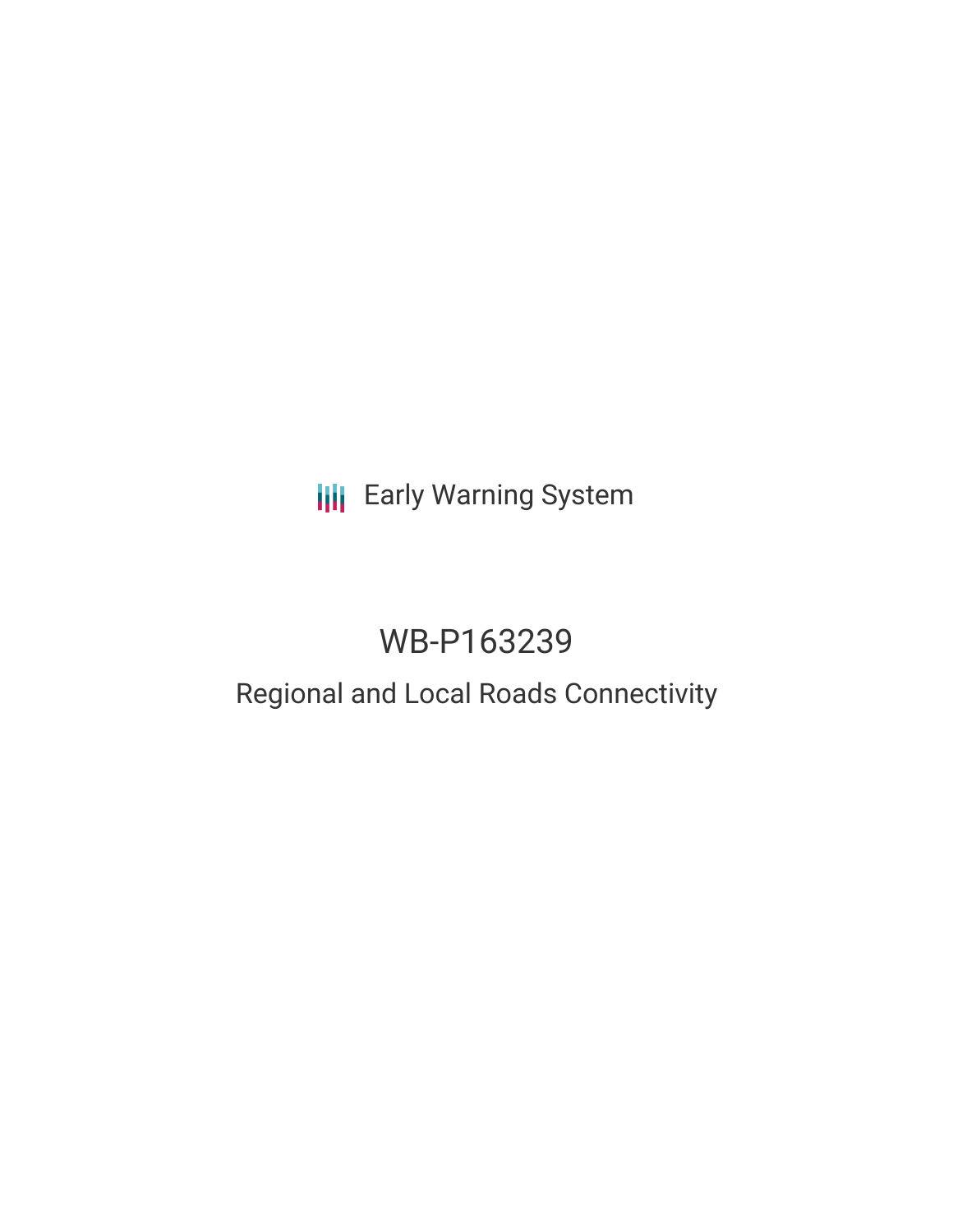

### **Quick Facts**

| <b>Countries</b>               | Albania         |
|--------------------------------|-----------------|
| <b>Financial Institutions</b>  | World Bank (WB) |
| <b>Status</b>                  | Active          |
| <b>Bank Risk Rating</b>        | B               |
| <b>Voting Date</b>             | 2018-04-25      |
| <b>Sectors</b>                 | Transport       |
| <b>Investment Amount (USD)</b> | \$50.00 million |
| <b>Project Cost (USD)</b>      | \$50.00 million |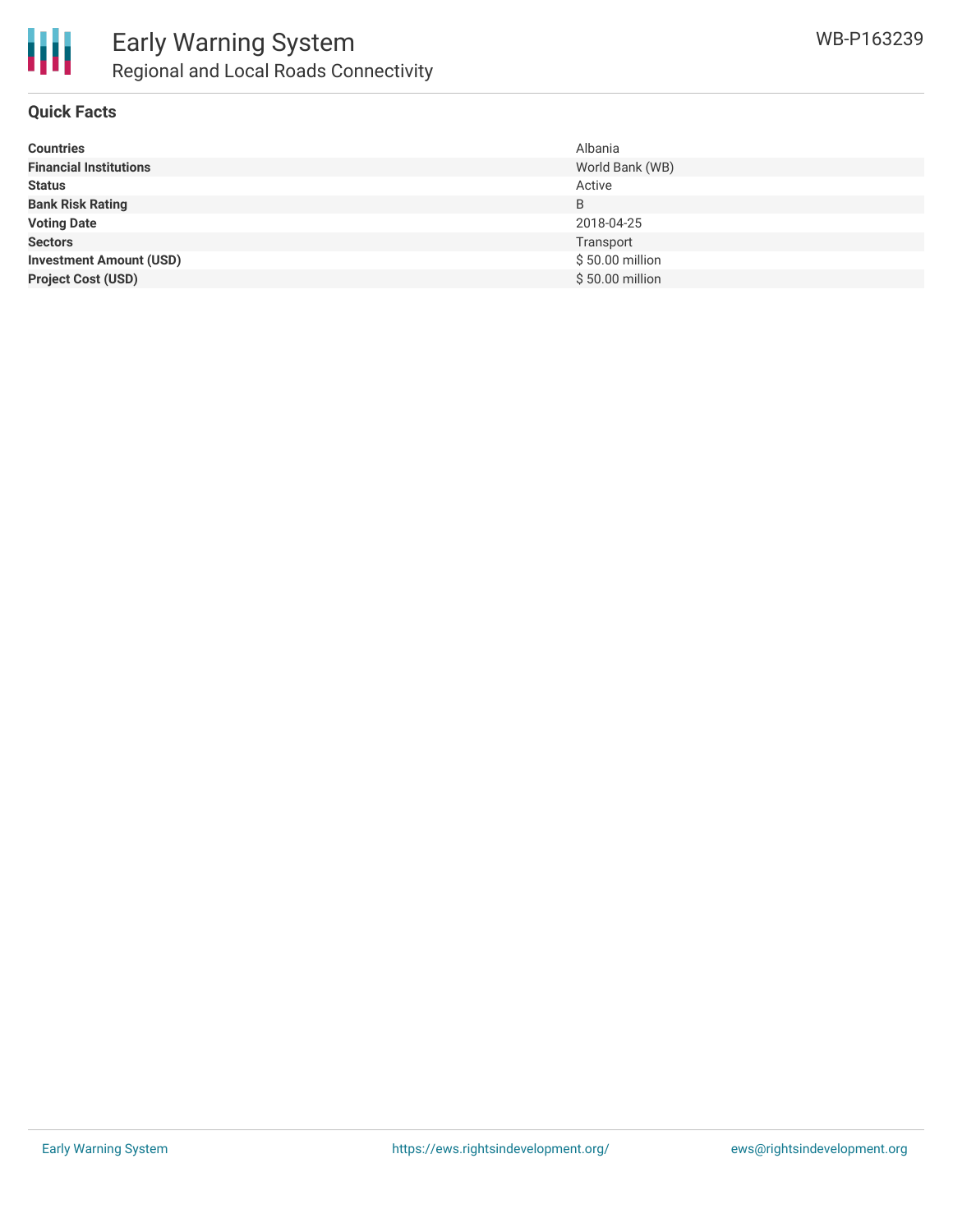

### **Investment Description**

World Bank (WB)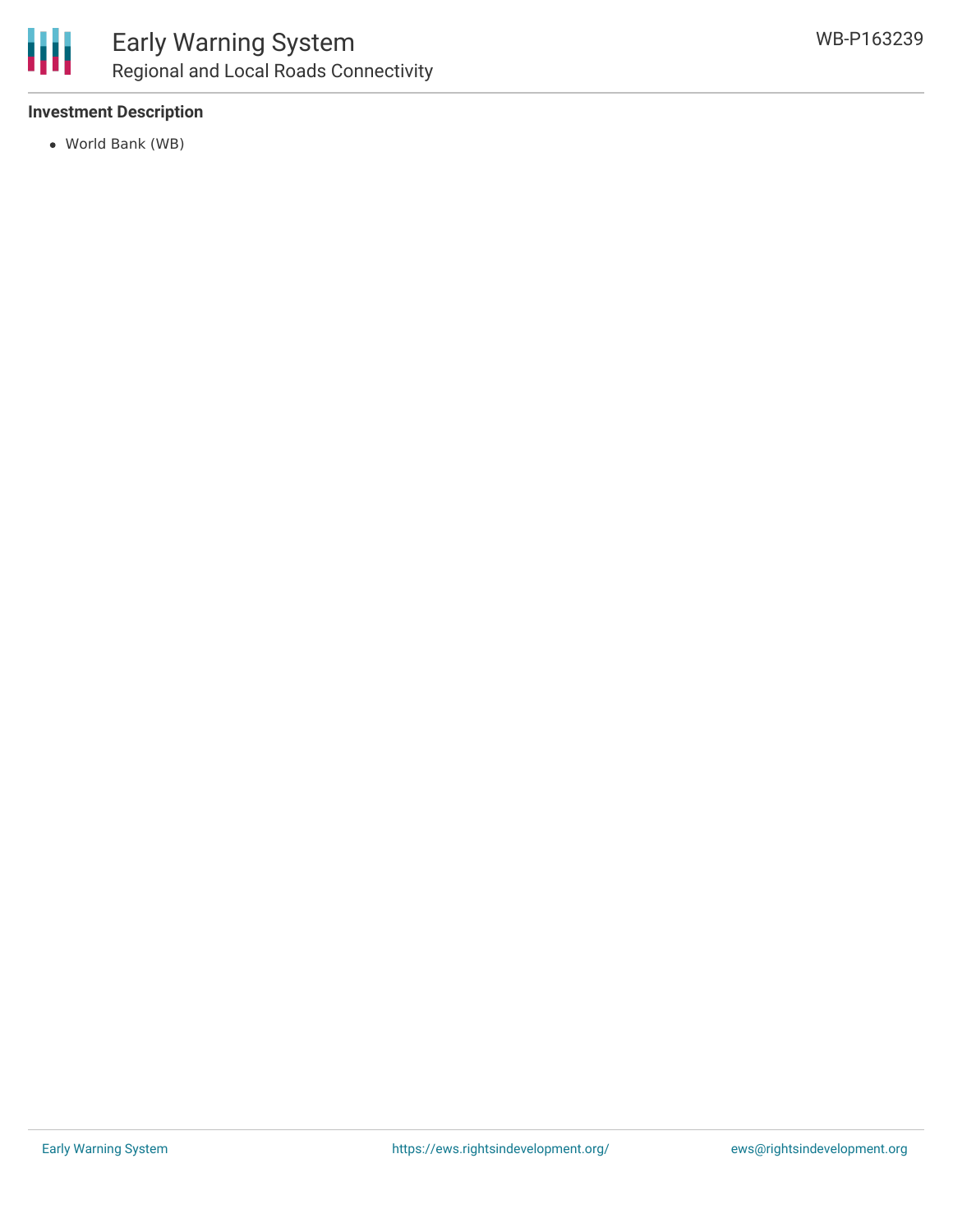

#### **Contact Information**

ACCOUNTABILITY MECHANISM OF WORLD BANK

The World Bank Inspection Panel is the independent complaint mechanism and fact-finding body for people who believe they are likely to be, or have been, adversely affected by a World Bank-financed project. If you submit a complaint to the Inspection Panel, they may investigate to assess whether the World Bank is following its own policies and procedures for preventing harm to people or the environment. You can contact the Inspection Panel or submit a complaint by emailing ipanel@worldbank.org. You can learn more about the Inspection Panel and how to file a complaint at: http://ewebapps.worldbank.org/apps/ip/Pages/Home.aspx.